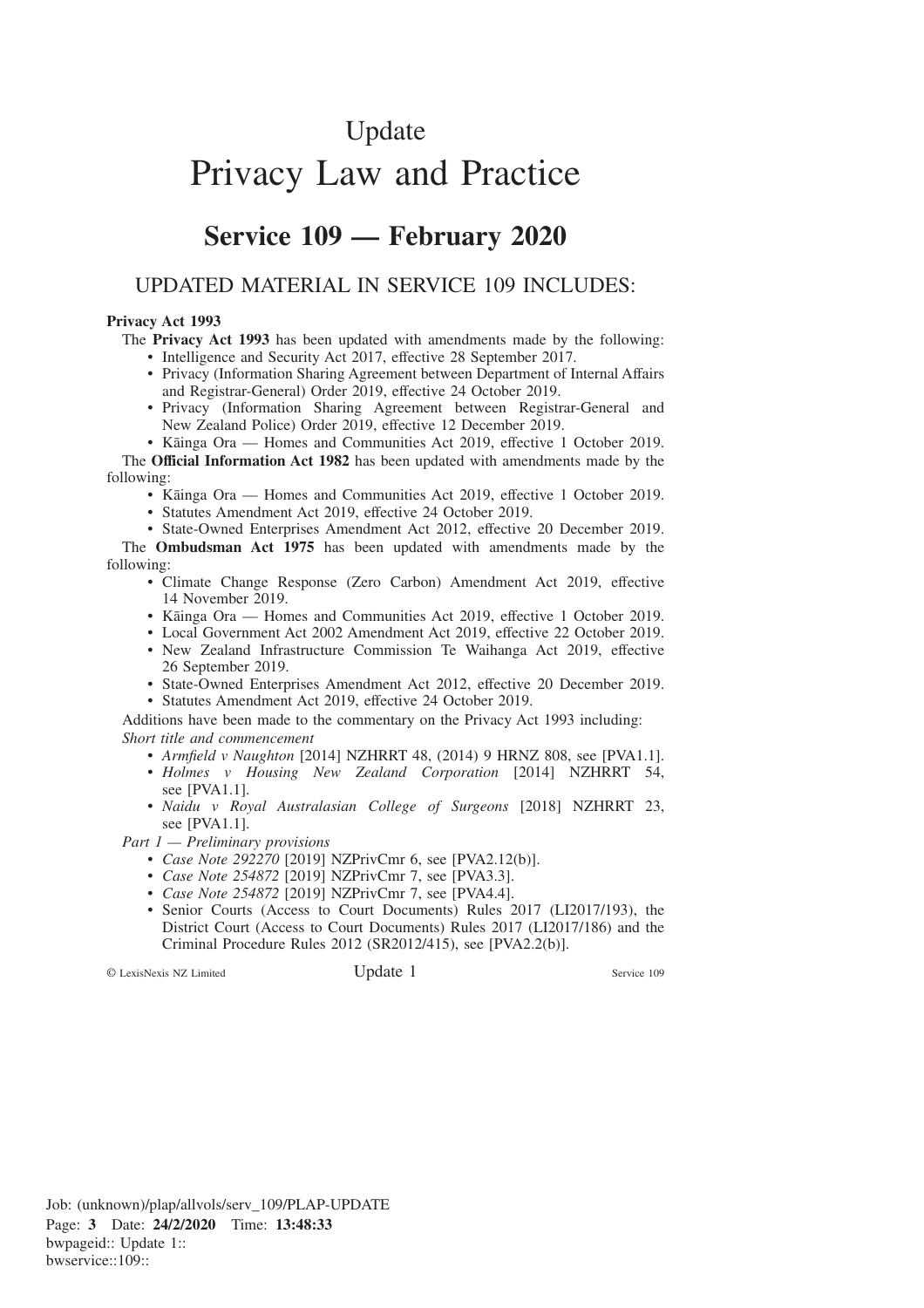*Part 3 — Privacy Commissioner*

- The members of the Asia Pacific Privacy Authorities Forum (APPA), see [PVA13.5].
- The list of reports by the Privacy Commissioner to the Minister of Justice, and a selection of submissions filed by the Office of the Privacy Commissioner to other bodies, see [PVA13.11].
- *Harder v Proceedings Commissioner* [2000] NZCA 129, [2000] 3 NZLR 80, see [PVA14.3].
- *H v Chief Executive Department of Work and Income* Decision No 40/2000, CRT 10/00, see [PVA14.3].
- *Boyle v Manurewa RSA Inc* Decision No 16/03, HRRT 29/02, see [PVA14.3].
- *Taylor v Chief Executive, Department of Corrections* [2018] NZHRRT 35, see [PVA14.3].
- *O'Neill v Health and Disability Commissioner* Decision No 2/03, HRRT 2/02, see [PVA14.4].
- *Steele v Department of Work & Income* Decision No 12/02, HRRT 04/02.
- *Cable v NZ Insolvency and Trustee Service* Decision No 10/99, CRT 30/98.

*Part 4 — Good reasons for refusing access to personal information*

- *Dotcom v Crown Law Offıce* [2018] NZHRRT 7, (2018) 11 HRNZ 420, see [PVA27.3].
- *Attorney-General v Dotcom* [2018] NZHC 2564, [2019] 2 NZLR 277, see [PVA27.3], [PVA29.29].
- *Case Note 292270* [2019] NZPrivCmr 6, see [PVA29.10], [PVA30.5].

*Part 5 — Procedural provisions relating to access to and correction of personal information*

- *Case Note 7844* [1997] NZPrivCmr 8, see [PVA35.8].
- *Case Note 204595* [2009] NZPrivCmr 14, see [PVA35.8].
- *Case Note 294559* [2019] NZPrivCmr 4, see [PVA35.8].
- *Director of Human Rights Proceedings v Schubach* [2015] NZHRRT 4, see [PVA35.8].
- *Case Note 204595* [2009] NZPrivCmr 14, see [PVA35.8].
- *Dotcom v Crown Law Offıce* [2018] NZHRRT 7, see [PVA39.4].
- *Attorney-General v Dotcom* [2018] NZHC 2564, [2019] 2 NZLR 277, see [PVA39.4].

*Part 6 — Codes of practice and exemptions from information privacy principles*

- Civil Defence National Emergencies (Information Sharing) Code 2013, see [PVA46.6].
- New South Wales Privacy and Personal Information Protection Act 1998, see [PVA46.6].
- Data Protection Act 1998, see [PVA46.6].
- Health Information Privacy Code 1993 (Temporary), see [PVA52.3].
- Christchurch Earthquake (Information Sharing) Code 2011 (Temporary), see [PVA52.3].
- Civil Defence National Emergencies (Information Sharing) Code 2013, see [PVA54.5].

*Part 7 — Public register personal information*

• Credit Reporting Privacy Code 2004, see [PVA59.6].

*Part 8 — Complaints*

• *Geary v New Zealand Psychologists Board* [2012] NZHC 384, [2012] 2 NZLR 414, see [PVA85.3].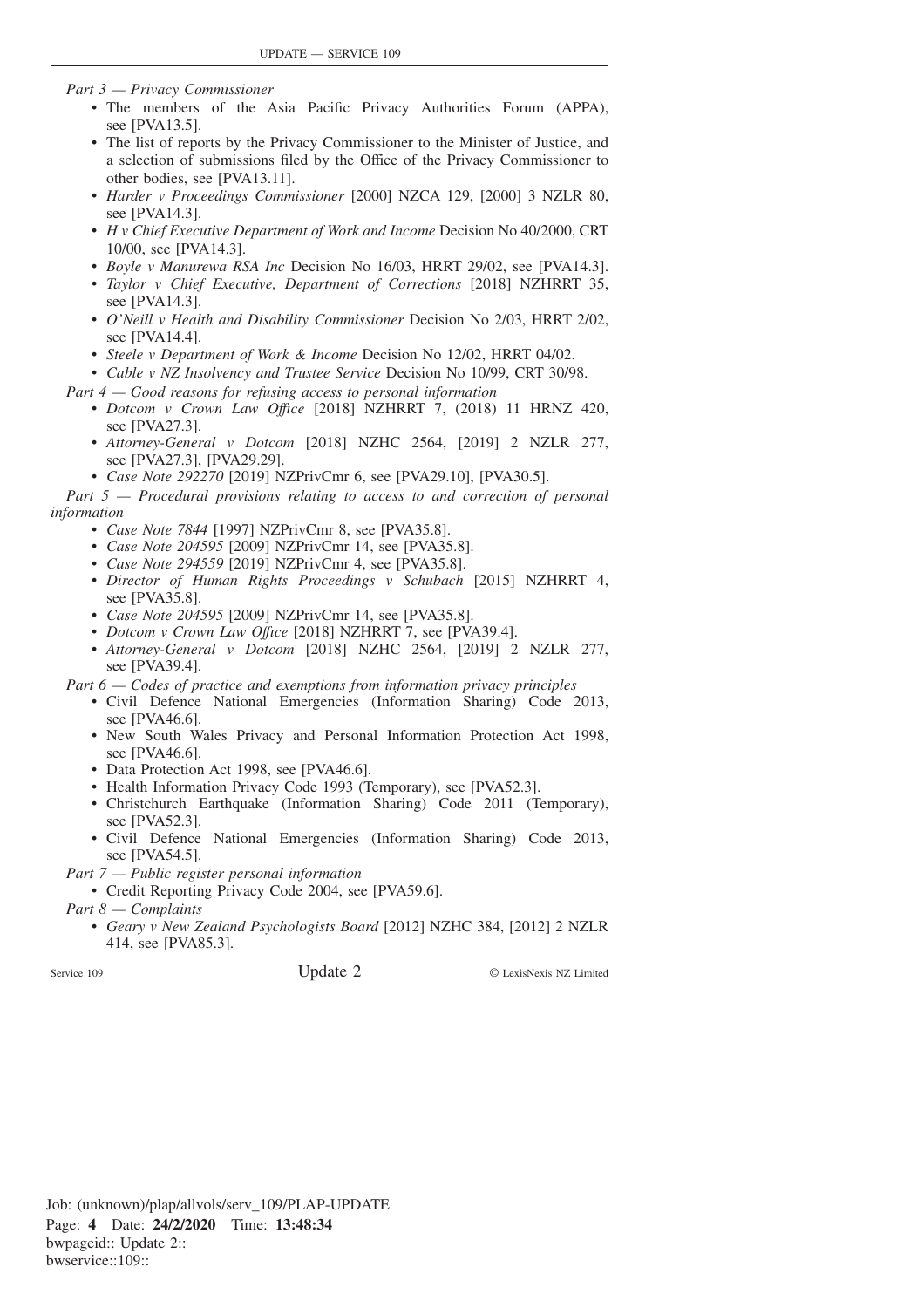- *Poysden v Lower Hutt Memorial RSA Inc* [2002] NZHRRT 14, see [PVA85.3].
- *Hamilton v The Deanery* 2000 Ltd [2003] NZHRRT 28, see [PVA85.3].
- *Geary v New Zealand Psychologists Board* [2011] NZHRRT 19, see [PVA85.3].
- *Te Wini v Askelund* [2015] NZHRRT 21, see [PVA85.3].
- *Deeming v Whangarei District Council* [2015] NZHRRT 55, see [PVA85.3].
- *Sansom v Department of Internal Affairs* [2016] NZHRRT 17, see [PVA85.3].
- *Taylor v Chief Executive, Department of Corrections* [2018] NZHRRT 35, see [PVA85.3].
- *Attorney-General v Dotcom* [2018] NZHC 2564, see [PVA85.5], [PVA85.6].
- *Taunoa v Attorney-General* [2007] NZSC 70, [2008] 1 NZLR 429, see [PVA85.5].
- *Dotcom v Crown Law Offıce* [2018] NZHRRT 7, see [PVA85.9], [PVA89.3(r)].
- *Television New Zealand Ltd v Green* [2009] NZAR 69, see [PVA89.3].
- *Proceedings Commissioner v Stowell* [1997] NZAR 109, see [PVA89.3].
- *Proceedings Commissioner v Air New Zealand* (1998) 7 NZAR 462, see [PVA89.3].
- *SC v Auckland District Health Board* [2011] NZHRRT 9, see [PVA89.3(p)], [PVA89.3(r)].
- *E F v Toon* [2005] NZHRRT 26, see [PVA89.3(q)].
- *O'Neill v Chief Commissioner, Human Rights Commission* [2006] NZHRRT 26, see [PVA89.3(q)].
- *O'Neill v Peirse* [2006] NZHRRT 40, see [PVA89.3(q)].
- *Dotcom v Crown Law Offıce (Application for Compliance Orders)* [2018] NZHRRT 29, see [PVA89.3(r)].
- *Siemer v Solicitor-General* [2013] NZSC 68, [2013] 3 NZLR 441, see [PVA89.3(r)].
- *Psychologists Board v Geary* [2013] NZHC 1039, [2013] NZAR 845, see [PVA89.3(r)].
- *Dotcom v Crown Law Offıce (Inherent Powers)* [2018] NZHRRT 36, see [PVA89.3(r)].
- *Mafart v Television New Zealand Ltd* [2006] NZSC 33, [2006] 3 NZLR 18, see [PVA89.3(r)].
- *Department of Social Welfare v Stewart* [1990] 1 NZLR 697, see [PVA89.3(r)].
- *Browne v Minister of Immigration* [1990] NZAR 67 (HC), see [PVA89.3(r)]. *Part 9 — Proceedings of Commissioner*
	- *Case Note 2049* [1996] NZPrivCmr 7, see [PVA91.5].
	- *Case Note 292270* [2019] NZPrivCmr6, see [PVA91.5].
	- *Jeffries v Privacy Commissioner* [2010] NZSC 99, [2011] 1 NZLR 45, see [PVA94.3].

*Part 12 — Miscellaneous provisions*

- *Knight v Commissioner of Inland Revenue* [1991] 2 NZLR 30 (CA), see [PVA116.4].
- *Proceedings Commissioner v Howell* [1993] 2 ERNZ 130, see [PVA126.3].
- *Proceedings Commissioner v Pryor* [1993] 1 ERNZ 358, see [PVA126.3].
- *Proceedings Commissioner v NZ Van Lines Ltd* [1993] 2 ERNZ 112, see [PVA126.3].
- *Case Note 89291* [2006] NZPrivCmr 17, see [PVA126.3].
- *Case Note 254872* [2019] NZPrivCmr 7, see [PVA126.3].
- *E F v Toon* [2003] NZHRRT 15, see [PVA126.3].
- *Williams v Pacific Plastic Recyclers Ltd* [2004] NZHRRT 47, see [PVA126.3].

© LexisNexis NZ Limited Update 3 Service 109